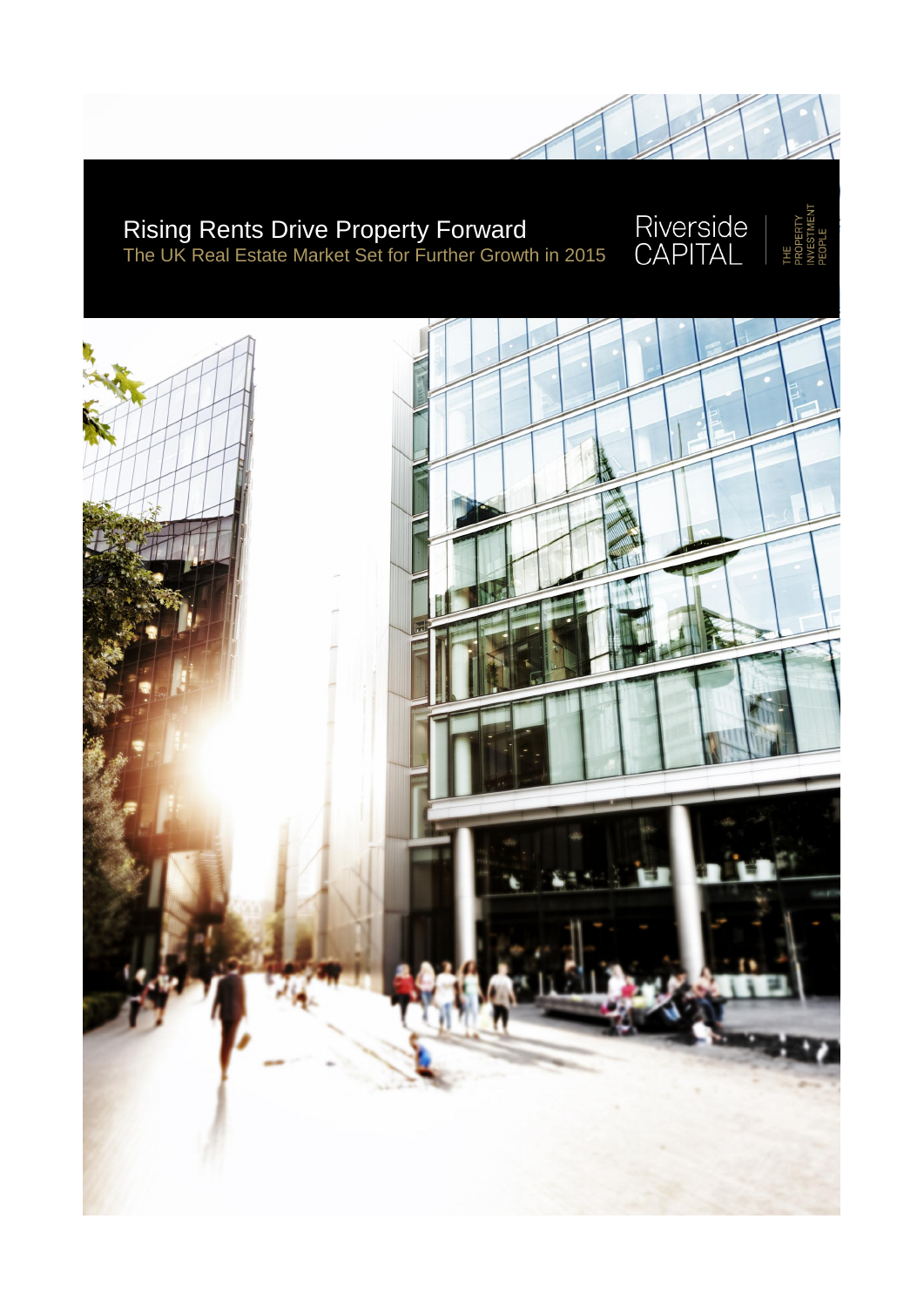## Rising Rents Drive Property Forward

The UK Real Estate Market Set for Further Growth in 2015

2014 was another good year for UK commercial property. The economic background remains supportive for property investment in the UK, which is expected to continue to perform well through 2015.

Whilst we will take a closer look at the events of 2014 in our year-end review, here are some of the key points from last year:

- The UK commercial property sector experienced a strong finish to the year, generating a total return of 1.6% in December and 19.7% for the 12 months as a whole, according to the Investment Property Databank (IPD). Capital values grew by 12.9% during 2014.
- 2014 saw UK property investment volumes of £62.14bn (according to Property Archive), the second highest recorded after £65.62bn in 2006.



The 2014 UK property investment volumes represented an increase of 9.8%

over the 2013 investment volumes of £56.57bn.

 The huge weight of money flowing into the London real estate investment market from the UK and abroad looks set to continue in 2015 with the level of demand far outstripping the available supply; this will put further pressure on yields.